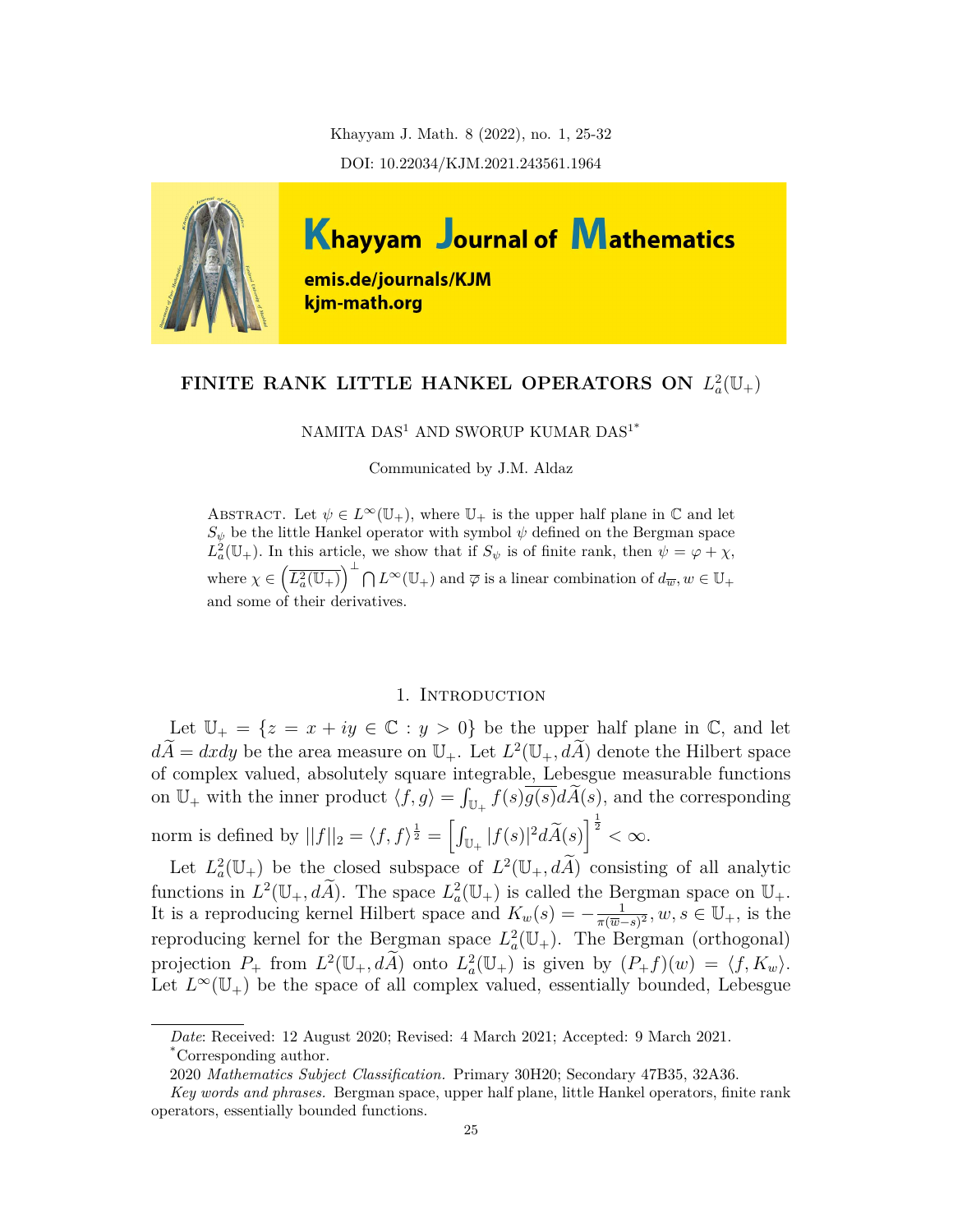measurable functions on  $\mathbb{U}_+$ . Define for  $\varphi \in L^{\infty}(\mathbb{U}_+),$ 

$$
||\varphi||_{\infty} = ess \sup_{s \in \mathbb{U}_+} |\varphi(s)| < \infty.
$$

The space  $L^{\infty}(\mathbb{U}_{+})$  is a Banach space with respect to the essential supremum norm. Let  $H^{\infty}(\mathbb{U}_{+})$  be the space of all bounded analytic functions on  $\mathbb{U}_{+}$ . For  $\varphi \in L^{\infty}(\mathbb{U}_{+})$ , we define the Toeplitz operator  $T_{\varphi}$  on  $L^{2}_{a}(\mathbb{U}_{+})$  by  $T_{\varphi}f = P_{+}(\varphi f)$ . The Toeplitz operator  $T_{\varphi}$  is bounded and  $||T_{\varphi}|| \leq ||\varphi||_{\infty}$ . For more details, see[[3\]](#page-7-0). The big Hankel operator  $H_{\varphi}$  from  $L^2_a(\mathbb{U}_+)$  into  $(L^2_a(\mathbb{U}_+))^{\perp}$  is defined by  $H_{\varphi}f = (I - P_+)(\varphi f), f \in L^2_a(\mathbb{U}_+).$  The little Hankel operator  $h_{\varphi}$  from  $L^2_a(\mathbb{U}_+)$  $\overline{(L_a^2(\mathbb{U}_+))} = {\{\overline{f} : f \in L_a^2(\mathbb{U}_+)\}}$  is defined by  $h_{\varphi} f = \overline{P}_+(\varphi f)$ , where  $\overline{P}_+$ is the orthogonal projection operator from  $L^2(\mathbb{U}_+, dA)$  onto  $\overline{L^2_a(\mathbb{U}_+)}$ . For  $\psi \in$  $L^{\infty}(\mathbb{U}_{+})$ , define the operator  $S_{\psi}: L^{2}_{a}(\mathbb{U}_{+}) \to L^{2}_{a}(\mathbb{U}_{+})$  as  $S_{\psi}f = P_{+}J(\psi f)$ , where  $J: L^2(\mathbb{U}_+, dA) \to L^2(\mathbb{U}_+, dA)$  is defined by  $Jf(s) = f(-\overline{s})$ . The operator  $S_{\psi}$ is unitarily equivalent to  $h_{\varphi}$  for some  $\varphi \in L^{\infty}(\mathbb{U}_{+})$ . Hence both operators  $h_{\varphi}$ and  $S_{\psi}$  are referred to as little Hankel operator on  $L^2_a(\mathbb{U}_+)$ . For  $g \in L^{\infty}(\mathbb{D})$ , the little Hankel operator  $\Gamma_g : L^2_a(\mathbb{D}) \to L^2_a(\mathbb{D})$  with symbol *g* is defined by  $\Gamma_g f = P J(gf), f \in L^2_a(\mathbb{D})$ , where *P* is the orthogonal projection from  $L^2(\mathbb{D}, dA)$ onto  $L^2_a(\mathbb{D})$  and  $J: L^2(\mathbb{D}, dA) \to L^2(\mathbb{D}, dA)$  is defined by  $Jf(z) = f(\overline{z})$ . For details, see [[7\]](#page-7-1).

Define  $M: \mathbb{U}_+ \to \mathbb{D}$  by  $M(s) = \frac{i-s}{i+s} = z$ . Then  $M$  is one-to-one and onto, and  $M^{-1}$  :  $\mathbb{D} \to \mathbb{U}_+$  is given by  $M^{-1}(z) = i\frac{1-z}{1+z}$ . Thus M is its self inverse. Furthermore,  $M'(s) = \frac{-2i}{(i+s)^2}$  and  $(M^{-1})'(z) = \frac{-2i}{(1+z)^2}$ . Let  $W: L^2_a(\mathbb{D}) \to L^2_a(\mathbb{U}_+)$ be defined by  $(Wg)(s) = g(Ms) \frac{(2i)}{\sqrt{\pi}(i+s)^2}$ . The map *W* is one-to-one and onto. Hence  $W^{-1}$  exists and  $W^{-1}$  :  $L^2_a(\mathbb{U}_+) \to L^2_a(\mathbb{D})$  is given by  $(W^{-1}G)(z) =$  $(2i)\sqrt{\pi}G(M^{-1}(z))\frac{1}{(1+z)^2}$ 

In 1881, Kronecker  $[4,5]$  $[4,5]$  $[4,5]$  showed that the matrix  $L = (a_{i+j})_{i,j=0}^{\infty}$  is of finite rank *n* if and only if  $r(z) = a_0 z^{-1} + a_1 z^{-2} + \cdots$ , is a rational function of *z*, and in this case, *n* is the number of poles of  $r(z)$ . That is, in the Hardy space  $H^2(\mathbb{T})$ , a Hankel operator,  $H_{\varphi}$ , is of finite rank if and only if  $\varphi = z\overline{u}h$ , where *u* is a finite Blaschke product and  $h \in H^\infty(\mathbb{T})$ . In this case, the rank of *S* is no greater than the number of zeros of *u* counted with multiplicity. Das [[2](#page-7-4)] showed that if  $\psi \in L^{\infty}(\mathbb{D})$  and the little Hankel operator  $S_{\psi}$  is of finite rank, then  $\psi = \varphi + \chi$ , where  $\chi \in \left(\overline{L_a^2(\mathbb{D})}\right)^{\perp} \bigcap L^{\infty}(\mathbb{D})$  and  $\overline{\varphi}$  is a linear combination of the Bergman kernels and some of its derivatives. In this article, we have extended the result of [[2\]](#page-7-4) to characterize finite rank little Hankel operators defined on  $L^2_a(\mathbb{U}_+)$ .

The organization of the article is as follows. In section 2, we introduce the elementary functions  $d_{\overline{w}}(s)$  and  $D_{\overline{w}}(s)$  and discuss some properties of these functions. We show that  $D_{\overline{w}} \in L^{\infty}(\mathbb{U}_{+})$  and that  $S_{\overline{Dw}}$  is a rank-one operator. We also relate little Hankel operators defined on  $L^2_a(\mathbb{D})$  and  $L^2_a(\mathbb{U}_+)$  and prove that they are unitarily equivalent, and the symbol correspondence is obtained. In section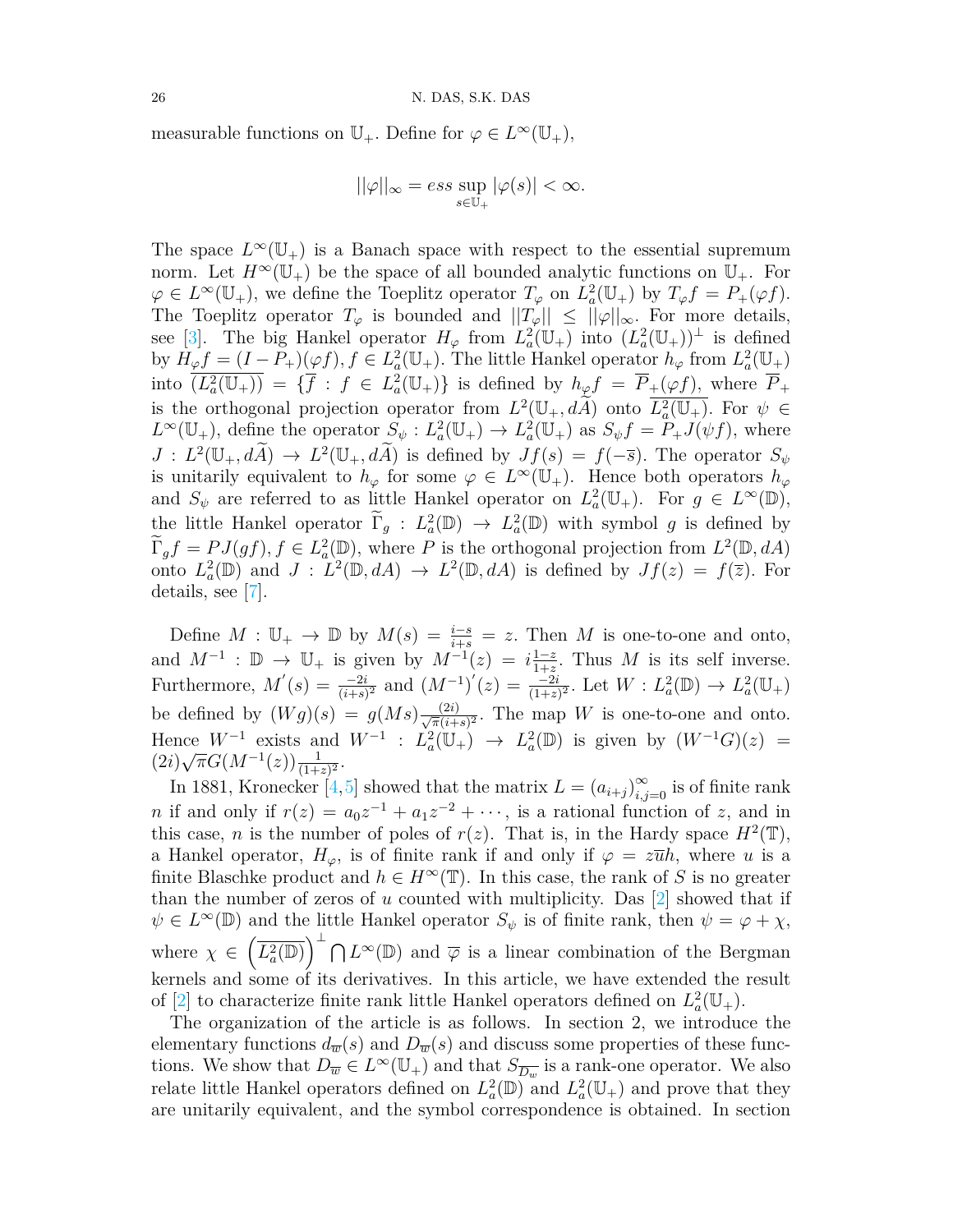3, we show that if  $S_{\overline{G}}$  is of finite rank, then  $G = \sum_{n=1}^{n}$ *i*=1 *r*<sub>i</sub>−1 *ν*=0 *Ciν ∂ ν*  $\frac{\partial}{\partial w_i}$ *D*<sub>*wi*</sub>, for some constants  $C_i, i = 1, 2, \ldots, n$  and  $\nu = 0, \ldots, r_i - 1$ . That is, if  $S_{\overline{G}}$  is a finite rank little Hankel operator, then *G* is a linear combination of  $d_{\overline{w}}$ ,  $w \in \mathbb{U}_+$  and some of their derivatives.

## 2. Preliminaries

In this section, we introduce the elementary functions  $d_{\overline{w}}(s)$  and  $D_{\overline{w}}(s)$  and discuss some properties of these functions. We show that  $D_{\overline{w}} \in L^{\infty}(\mathbb{U}_{+})$  and that  $S_{\overline{D_w}}$  is a rank-one operator. We also relate little Hankel operators defined on  $L^2_a(\mathbb{D})$  and  $L^2_a(\mathbb{U}_+)$  and prove that they are unitarily equivalent and the symbol correspondence is obtained.

For 
$$
s, w \in U_{+}
$$
, define  $d_{\overline{w}}(s) = \frac{1}{\sqrt{\pi}} \frac{w + i(-2i)Im w}{\overline{w} - i}$ . If  $w = i \frac{1 - \overline{a}}{1 + \overline{a}} \in U_{+}$ , then  
\n
$$
\overline{a} \in \mathbb{D} \text{ and } \overline{a} = \frac{i - w}{i + w} = Mw. \text{ That is, } M^{-1}\overline{a} = w. \text{ Then}
$$
\n
$$
d_{\overline{w}}(-\overline{w}) = \frac{1}{\sqrt{\pi}} \frac{w + i(-2i)(Im w)}{w - i(-\overline{w} + w)^2}
$$
\n
$$
= \frac{(-2i) M^{-1}\overline{a} + i \underline{Im w}}{\sqrt{\pi} \overline{M^{-1}\overline{a} - i} (w - \overline{w})^2}
$$
\n
$$
= \frac{(-2i) \overline{a} + i}{\sqrt{\pi}} \frac{i \overline{a} - i}{\overline{a} + i} \frac{w - \overline{w}}{w - \overline{w}}
$$
\n
$$
= \frac{-1}{\sqrt{\pi}} \frac{i \overline{a} + i}{i \overline{a} + i} \frac{1}{i \overline{a} - i} \frac{1}{i w - \overline{w}}
$$
\n
$$
= \frac{1}{\sqrt{\pi}} \frac{2}{1 + i \overline{a}} + 1 \frac{1}{i \overline{a}} - i \frac{1}{i w - \overline{w}}
$$
\n
$$
= \frac{1}{\sqrt{\pi}} \frac{2}{1 + i \overline{a}} - i \frac{1}{i \overline{a} + i \frac{1 - a}{1 + a}}
$$
\n
$$
= \frac{1}{\sqrt{\pi}} \frac{2}{1 + i \overline{a}} - i \frac{1}{i \overline{a} + i \frac{1 - a}{1 + a}}
$$
\n
$$
= \frac{1}{\sqrt{\pi}} \frac{1 + a}{i(1 + \overline{a})} \frac{(1 + \overline{a})(1 + a)}{i(1 - \overline{a})(1 + a) + (1 - a)(1 + \overline{a})}
$$
\n
$$
= \frac{1}{i \sqrt{\pi}} \frac{(1 + a)^2}{i[1 + a - \overline{a} - |a|^2 + 1 +
$$

Now

$$
d_{\overline{w}}(s)d_{\overline{w}}(-\overline{w}) = \frac{(-2i)}{\sqrt{\pi}} \frac{w+i}{\overline{w}-i} \frac{Im \ w}{(s+w)^2} \frac{1}{(2i)\sqrt{\pi}} \frac{(1+a)^2}{1-|a|^2}
$$
  
= 
$$
\frac{(-2i)}{\sqrt{\pi}} \left( \frac{i\frac{1-\overline{a}}{1+\overline{a}}+i}{-i\frac{1-a}{1+a}-i} \right) \frac{(\frac{w-\overline{w}}{2i})}{(s+i\frac{1-\overline{a}}{1+\overline{a}})^2} \frac{1}{(2i)\sqrt{\pi}} \frac{(1+a)^2}{1-|a|^2}
$$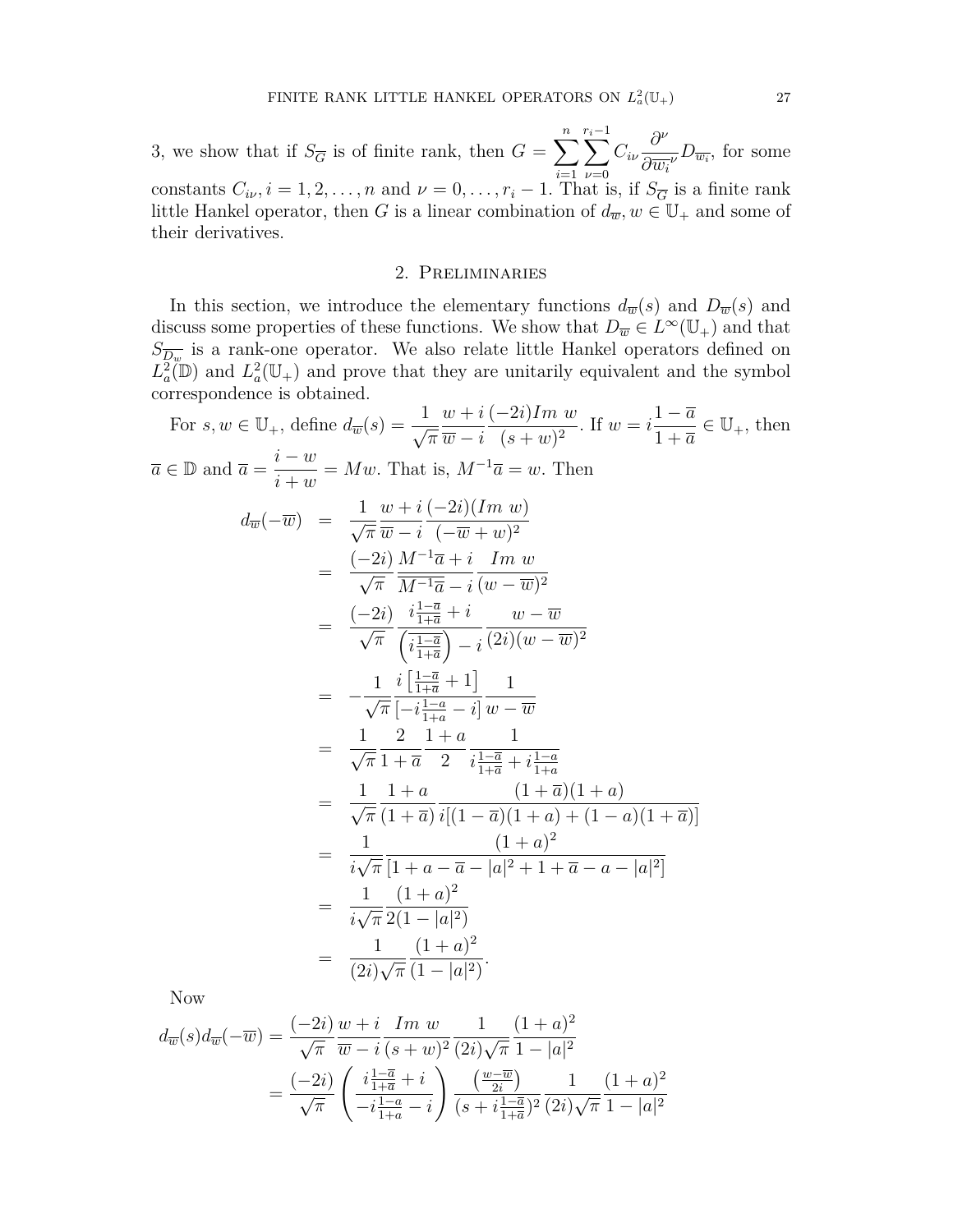$$
= \frac{(-2i)}{\sqrt{\pi}} \frac{\left(\frac{1-\overline{a}}{1+\overline{a}}+1\right)}{-\left(\frac{1-\overline{a}}{1+\overline{a}}+1\right)} \frac{\left[\left(i\frac{1-\overline{a}}{1+\overline{a}}\right)-\left(-i\frac{1-\overline{a}}{1+\overline{a}}\right]\right](1+\overline{a})^2}{(2i)\sqrt{\pi}} \frac{1}{(2i)\sqrt{\pi}} \frac{(1+a)^2}{1-|a|^2}
$$
\n
$$
= \frac{1}{(2i)\pi} \left(\frac{\frac{1-\overline{a}}{1+\overline{a}}}{\frac{1-\overline{a}+1+\overline{a}}{1+\overline{a}}}\right) \frac{i\left[\frac{1-\overline{a}}{1+\overline{a}}+\frac{1-\overline{a}}{1+\overline{a}}\right]}{[s(1+\overline{a})+i(1-\overline{a})]^2} \frac{(1+a)^2}{1-|a|^2}(1+\overline{a})^2
$$
\n
$$
= \frac{1}{2\pi} \frac{1+a}{1+\overline{a}} \frac{(1+a)^2}{(1-|a|^2)} \frac{2(1-|a|^2)}{(1+a)(1+\overline{a})} \frac{(1+\overline{a})^2}{[s(1+\overline{a})+i(1-\overline{a})]^2}
$$
\n
$$
= \frac{1}{\pi} \left(\frac{1+a}{1+\overline{a}}\right)^2 \frac{(1+\overline{a})^2}{[i+s+\overline{a}(s-i)]^2}
$$
\n
$$
= \frac{1}{\pi} \left(\frac{1+a}{1+\overline{a}}\right)^2 \frac{(1+\overline{a})^2}{(i+s)^2[1-\overline{a}(\frac{i-s}{i+s})]^2}
$$
\n
$$
= \frac{1}{\pi} \frac{(1+a)^2}{(i+s)^2} \frac{1}{(1-\overline{a}Ms)^2}
$$
\n
$$
= D(s, w)
$$
\n
$$
= D(w, s).
$$

Hence,  $d_{\overline{w}}(s) = \frac{D(s,w)}{d_{\overline{w}}(-\overline{w})}$  and  $(d_{\overline{w}}(-\overline{w}))^2 = D(\overline{w},w)$ . Now  $||D_{\overline{w}}||^2 = \langle D_{\overline{w}}, D_{\overline{w}}\rangle$ = Z  $\mathbb{U}_+$  $|D_{\overline{w}}(s)|^2 d\widetilde{A}(s)$ = Z  $\mathbb{U}_+$  $|D(s, w)|^2 d\widetilde{A}(s)$ = Z  $\mathbb{U}_+$  $|d_{\overline{w}}(-\overline{w})|^2 |d_{\overline{w}}(s)|^2 d\widetilde{A}(s)$  $= |d_{\overline{w}}(-\overline{w})|^2$  $\mathbb{U}_+$  $|d_{\overline{w}}(s)|^2 d\widetilde{A}(s)$  $= |d_{\overline{w}}(-\overline{w})|^2||d_{\overline{w}}||_2^2$  $= |d_{\overline{w}}(-\overline{w})|^2$  since  $||d_{\overline{w}}||_2 = 1$ .

Thus

$$
||D_{\overline{w}}|| = |d_{\overline{w}}(-\overline{w})| \text{ and } |d_{\overline{w}}(s)| ||D_{\overline{w}}|| = |D_{\overline{w}}(s)|. \text{ Furthermore, } D_{\overline{w}} \in L^{\infty}(\mathbb{U}_{+}).
$$

**Lemma 2.1.** *If*  $\psi \in L^{\infty}(\mathbb{U}_{+})$ *, then the little Hankel operator*  $S_{\psi}$  *defined on*  $L^2_a(\mathbb{U}_{+})$ *with symbol*  $\psi$  *is unitarily equivalent to the little Hankel operator*  $\widetilde{\Gamma}_g$  *defined on*  $L^2_a(\mathbb{D})$  *with symbol*  $g(z) = (\psi \circ M^{-1})(z) \left( \frac{1+z}{1+\overline{z}} \right)$  $\frac{1+z}{1+\overline{z}}$ <sup>2</sup>.

*Proof.* The operator *W* maps  $z^n \sqrt{z}$  $\overline{n+1}$  to the function  $\frac{2i}{\sqrt{2}}$  $\frac{i}{\pi}(Ms)^n \sqrt{n+1} \frac{1}{(i+s)^2}$  = *√* 2*i*  $\frac{i}{\pi} \left( \frac{i-s}{i+s} \right)^n \sqrt{n+1} \frac{1}{(i+s)^2}$ , which belongs to  $L^2_a(\mathbb{U}_+)$ .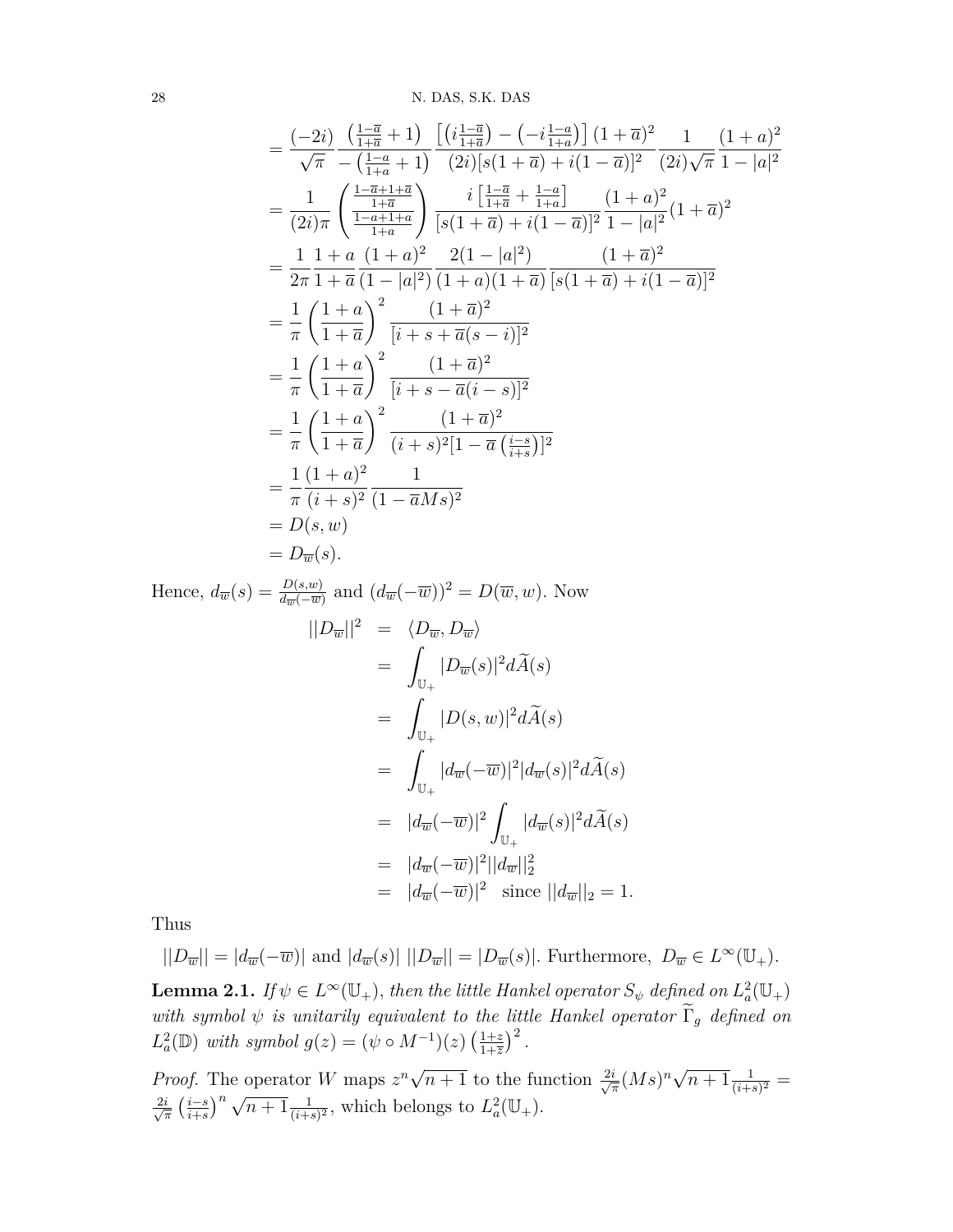Now

$$
S_{\psi}\left(\frac{2i}{\sqrt{\pi}}\left(\frac{i-s}{i+s}\right)^{n}\sqrt{n+1}\frac{1}{(i+s)^{2}}\right)
$$
  
\n
$$
= P_{+}\left(J\left(\psi(s)\frac{2i}{\sqrt{\pi}}\left(\frac{i-s}{i+s}\right)^{n}\sqrt{n+1}\frac{1}{(i+s)^{2}}\right)\right)
$$
  
\n
$$
= P_{+}\left(\psi(-\overline{s})\frac{2i}{\sqrt{\pi}}\sqrt{n+1}\left(\frac{i+\overline{s}}{i-\overline{s}}\right)^{n}\frac{1}{(i-\overline{s})^{2}}\right)
$$
  
\n
$$
= WPW^{-1}\left(\psi(-\overline{s})\frac{2i}{\sqrt{\pi}}\sqrt{n+1}\left(\frac{i+\overline{s}}{i-\overline{s}}\right)^{n}\frac{1}{(i-\overline{s})^{2}}\right)
$$
  
\n
$$
= WP\left((2i)\sqrt{\pi}\frac{2i}{\sqrt{\pi}}\sqrt{n+1}\psi\left(-\overline{M^{-1}(z)}\right)\left(\frac{i+\overline{M^{-1}(z)}}{i-\overline{M^{-1}(z)}}\right)^{n}\frac{1}{(i-\overline{M^{-1}(z)})^{2}}\frac{1}{(1+z)^{2}}\right)
$$
  
\n
$$
= WP\left((-4)\sqrt{n+1}\psi\left(i\frac{1-\overline{z}}{1+\overline{z}}\right)\left(\frac{i-i\frac{1-\overline{z}}{i+\overline{z}}}{i+i\frac{1-\overline{z}}{1+\overline{z}}}\right)^{n}\frac{1}{(i+i\frac{1-\overline{z}}{1+\overline{z}})^{2}}\frac{1}{(1+z)^{2}}\right)
$$
  
\n
$$
= WP\left((-4)\sqrt{n+1}\psi\left(i\frac{1-\overline{z}}{1+\overline{z}}\right)\left(\frac{1-\frac{1-\overline{z}}{1+\overline{z}}}{1+\frac{1-\overline{z}}{1+\overline{z}}}\right)^{n}\frac{-1}{(1+\frac{1-\overline{z}}{1+\overline{z}})^{2}}\frac{1}{(1+z)^{2}}\right)
$$
  
\n
$$
= WP\left((-4)\sqrt{n+1}\psi\left(i\frac{1-\overline{z}}{1+\overline{z}}\right)\left(\frac{2\overline{z}}{2}\right)^{n}(-1)\frac
$$

Thus  $S_{\psi}W = W\widetilde{\Gamma}_g$ , where  $g(z) = (\psi \circ M^{-1})(z) \left(\frac{1+z}{1+\overline{z}}\right)$  $W = W\widetilde{\Gamma}_g$ , where  $g(z) = (\psi \circ M^{-1})(z) \left(\frac{1+z}{1+\overline{z}}\right)^2$ . Since the sequence of vectors  $\{\sqrt{n+1}z^n\}_{n=0}^{\infty}$  forms an orthonormal basis for  $L^2_a(\mathbb{D})$ , this proves our claim. Thus the little Hankel operator  $S_{\psi}$  defined on  $L^2_a(\mathbb{U}_+)$  with symbol  $\psi$  is unitarily equivalent to the little Hankel operator  $\tilde{\Gamma}_g$  defined on  $L^2_a(\mathbb{D})$ .  $\Box$ 

**Lemma 2.2.** Let  $S_{\overline{D_w}}$  be the little Hankel operator defined on  $L^2_a(\mathbb{U}_+)$  with symbol  $\overline{D_w}$ *. Then*  $S_{\overline{D_w}} = D_{\overline{w}} \otimes D_w$ *.* 

*Proof.* Let  $f, g \in L_a^2(\mathbb{U}_+)$  and let  $\overline{a} = Mw \in \mathbb{D}$ . Also let  $f = Wf_1$  and  $g =$ *W g*<sub>1</sub>*, f*<sub>1</sub>*, g*<sub>1</sub>  $\in L^2_a(\mathbb{D})$ *.* Then

$$
\langle (D_{\overline{w}} \otimes D_w)f, g \rangle = \langle \langle f, D_w \rangle D_{\overline{w}}, g \rangle
$$
  
\n
$$
= \langle f, D_w \rangle \langle D_{\overline{w}}, g \rangle
$$
  
\n
$$
= \langle Wf_1, WK_{\overline{a}} \rangle \langle WK_a, Wg_1 \rangle
$$
  
\n
$$
= \langle Wf_1, WK_{\overline{a}} \rangle \overline{\langle Wg_1, WK_a \rangle}
$$
  
\n
$$
= f_1(\overline{a})\overline{g_1(a)}.
$$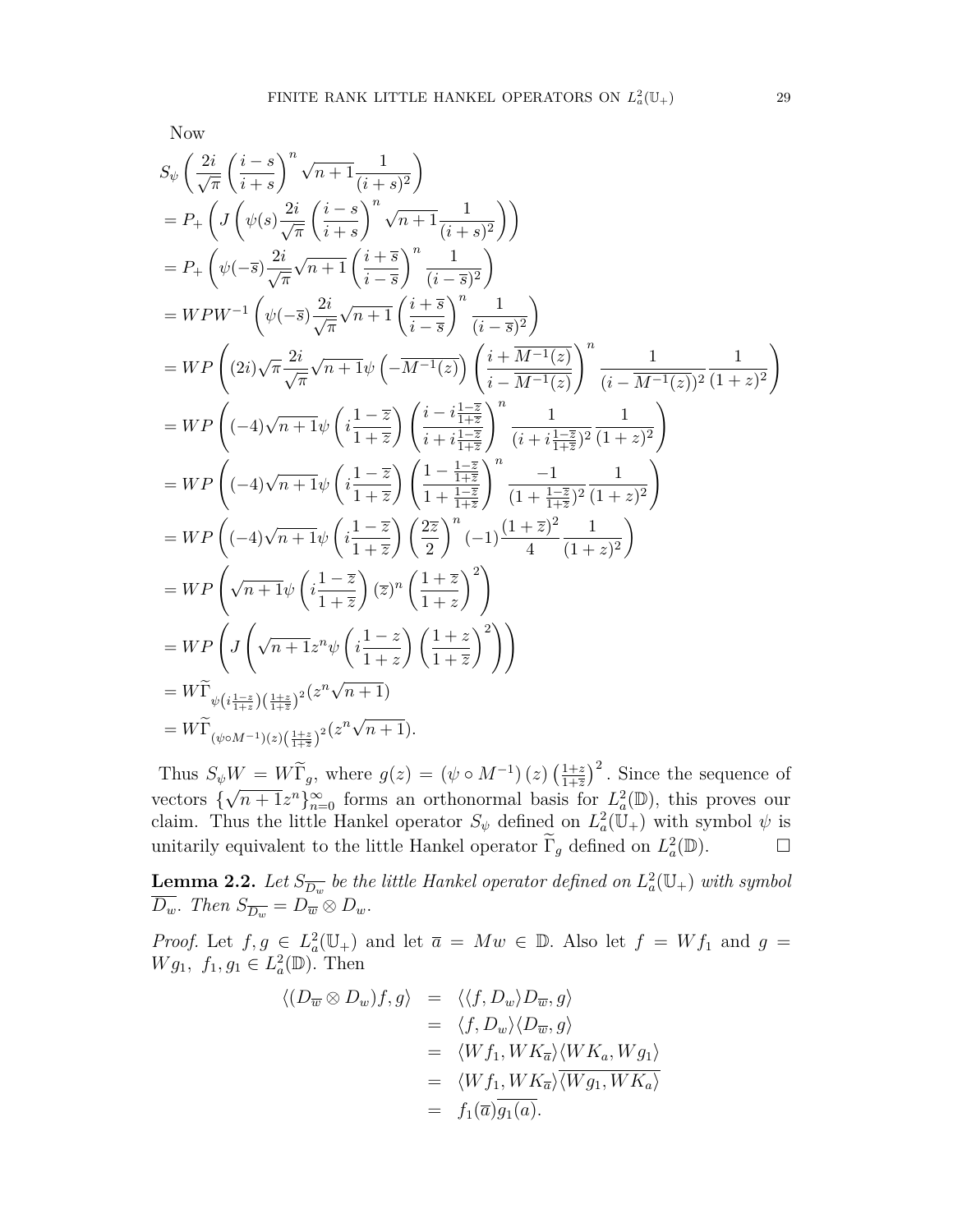Now let  $g^+(z) = \overline{g(\overline{z})}$ . Then for polynomials f and g in  $L^2_a(\mathbb{U}_+)$  on w, we have

$$
\langle S_{\overline{D_w}} f, g \rangle = \langle P_+ J(\overline{D_w} f), g \rangle \n= \langle \overline{D_w} f, Jg \rangle \n= \langle f g^+, D_w \rangle \n= \langle W(f_1 g_1^+), W K_{\overline{a}} \rangle \n= \langle f_1 g_1^+, K_{\overline{a}} \rangle \n= f_1(\overline{a}) \overline{g_1(a)}.
$$

<span id="page-5-0"></span>**Lemma 2.3** (see [\[6\]](#page-7-5))**.** *Let f be a linear functional defined on a vector space V*, and let  $f_1, f_2, \ldots, f_n$  be linear functionals on *V*. If ker  $f \supseteq \bigcap^n$ *i*=1 ker*fi, then*  $f = \sum_{n=1}^{n}$  $\lambda_i f_i$ , where  $\lambda_i$ 's are complex numbers.

## 3. Characterization of finite rank little Hankel **OPERATORS**

In this section, we show that if  $S_{\overline{G}}$  is of finite rank, then

$$
G = \sum_{i=1}^{n} \sum_{\nu=0}^{r_i - 1} C_{i\nu} \frac{\partial^{\nu}}{\partial \overline{w_i}^{\nu}} D_{\overline{w_i}}
$$

for some constants  $C_{i\nu}, i = 1, 2, \ldots, n$  and  $\nu = 0, \ldots, r_i - 1$ . That is, if  $S_{\overline{G}}$  is a finite rank little Hankel operator, then *G* is a linear combination of  $d_{\overline{w}}$ ,  $w \in \mathbb{U}_+$ and some of their derivatives.

<span id="page-5-1"></span>**Theorem 3.1.** Let  $\overline{G} \in L^{\infty}(\mathbb{U}_{+})$ , where G is analytic on  $\mathbb{U}_{+}$  and let  $S_{\overline{G}}$  be the *little Hankel operator defined on*  $L^2_a(\mathbb{U}_+)$  *with symbol*  $\overline{G}$ . If  $S_{\overline{G}}$  *is of finite rank,*  $\sum_{i=1}^{n} \sum_{i=1}^{r_i-1} C_{i\nu}$ *∂ ν .*

then 
$$
G = \sum_{i=1}^{n} \sum_{\nu=0}^{n} C_{i\nu} \frac{\partial}{\partial \overline{w_{i}}^{\nu}} D_{\overline{w_{i}}}
$$

*Proof.* The little Hankel operator  $S_{\overline{G}}$  on  $L^2_a(\mathbb{U}_+)$  is unitarily equivalent to the little Hankel operator  $\widetilde{\Gamma}_{\overline{g}}$  defined on  $L^2_a(\mathbb{D})$ , where  $\overline{g}(z) = (\overline{G} \circ M^{-1})(z) \left(\frac{1+z}{1+\overline{z}}\right)$  $rac{1+z}{1+\overline{z}}$ <sup>2</sup>. Now since  $T_z\widetilde{\Gamma}_{\overline{g}} = \widetilde{\Gamma}_{\overline{g}}T_z$ , it follows that ker  $\widetilde{\Gamma}_{\overline{g}}$  is an invariant subspace of  $T_z$ . Since the rank of  $\Gamma_{\overline{q}}$  is finite, it follows from [[1\]](#page-7-6) that

$$
\ker \widetilde{\Gamma}_g = \theta L_a^2(\mathbb{D}) = (z - a_1)^{r_1} (z - a_2)^{r_2} \cdots (z - a_n)^{r_n} L_a^2(\mathbb{D}) = q L_a^2(\mathbb{D}),
$$

where  $\theta$  is a finite Blaschke product and  $a_i$  are the zeros of  $\theta$  counted according to their multiplicities  $r_i(1 \leq i \leq n)$  and  $\sum_{i=1}^{n}$ *i*=1  $r_i$  is the rank of  $\Gamma_{\overline{g}}$  and  $q(z) = (z - a_1)^{r_1}(z - a_2)^{r_2} \cdots (z - a_n)^{r_n}$ . Define on the space *P* of polynomials, the linear functional  $\hat{\phi}$  by  $\hat{\phi}(p) = \langle \tilde{\Gamma}_{\overline{q}}p, 1 \rangle, p \in \mathcal{P}$ . Note that  $q\mathcal{P} \subseteq$ 

*i*=1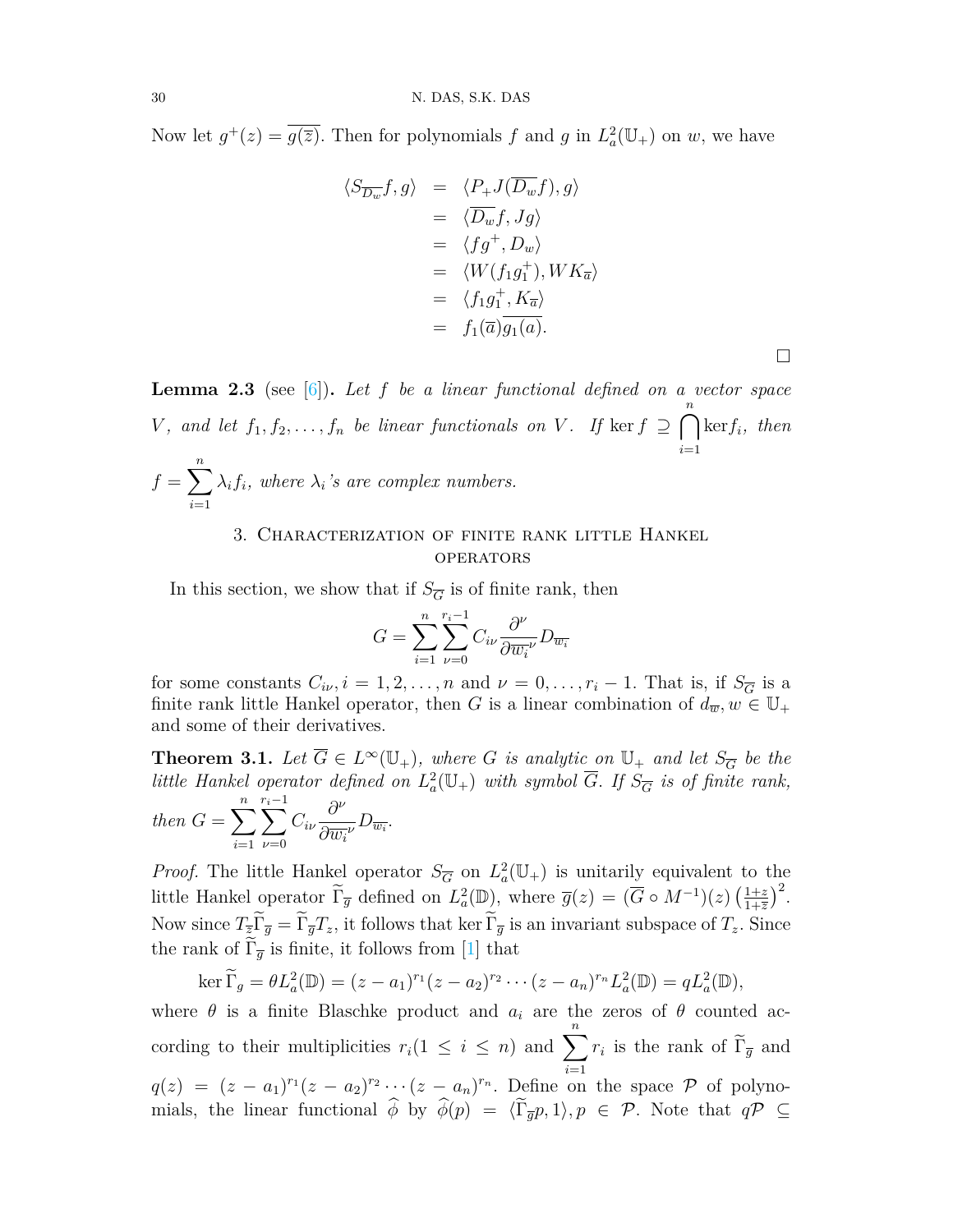$$
\{p : p(a_i) = 0, i = 1, 2, \dots, n, p \in \mathcal{P}\}.
$$
 For  $r \in \mathbb{N}$  and  $f \in L_a^2(\mathbb{D})$ , we have  $f^{(r)}(a) = \langle f, K_{a,r} \rangle$ , where  $K_{a,r} = \frac{\partial^r}{\partial a^r} K_a, a \in \mathbb{D}$ . Using this and the fact that  $\langle \widetilde{\Gamma}_{\overline{K_{a,r}}} p, 1 \rangle = \langle p, K_{a,r} \rangle$ , it follows that  $(z - a)^r p(z) \in \text{ker } \widetilde{\Gamma}_{\overline{K_{a,r-1}}}.$  Thus  $\text{ker } \widehat{\phi} \supset \bigcap_{i=1}^n \text{ker } \widetilde{\Gamma}_{\overline{K_{a,r-1}}}.$   
Using Lemma 2.3, we obtain

$$
\widehat{\phi} = \sum_{i=1}^{n} \beta_{i\nu} \widetilde{\Gamma}_{\overline{K_{a_i, r_i - 1}}} = \sum_{i=1}^{n} \sum_{\nu=0}^{r_i - 1} \beta_{i\nu} \widetilde{\Gamma}_{\overline{\partial_{\nu}^{\nu}} K_{a_i}}.
$$

Since  $\langle \tilde{\Gamma}_{\overline{g}}f, h^+\rangle = \langle \tilde{\Gamma}_{\overline{g}}fh, 1\rangle, f, h, fh \in L^2_a(\mathbb{D})$ , and  $\{z^n : n \geq 0\}$  is dense in  $L^2_a(\mathbb{D})$ , it follows  $g = \sum_{n=1}^{\infty}$ *i*=1  $\beta_i K_{a_i, r_i - 1}$ . Thus since  $W^{-1} S_{\overline{G}} W = \Gamma_{\overline{g}}$ , hence  $G = \sum_{n=1}^{n}$ *i*=1 *r*<sub>i</sub><sup>−1</sup> *ν*=0 *Ciν ∂ ν*  $\frac{\partial}{\partial \overline{w_i}^{\nu}} D_{\overline{w_i}}.$ 

$$
\Box
$$

**Corollary 3.2.** *If*  $\psi \in L^{\infty}(\mathbb{U}_{+})$  *and*  $S_{\psi}$  *is a finite rank little Hankel operator on*  $L_a^2(\mathbb{U}_+),$  *then*  $\psi = \varphi + \chi$ *, where*  $\chi \in \left(\overline{L_a^2(\mathbb{U}_+)}\right)^\perp \bigcap L^\infty(\mathbb{U}_+)$  *and*  $\overline{\varphi} = \sum_{n=1}^{n}$ *i*=1 *mi−*1 *ν*=1 *βiν ∂ ν*  $\frac{\partial}{\partial \overline{w_i}^{\nu}} d_{\overline{w_i}}.$ 

*Proof.* The result follows from the fact that  $S_\chi \equiv 0$  if and only if  $\chi \in \left(\overline{L_a^2(\mathbb{U}_+)}\right)^\perp$ . This can be verified as follows: If  $S_\chi = 0$ , then  $S_\chi f = P_+ J(\chi f) = 0$  for all  $f \in L^2_a(\mathbb{U}_+).$  Hence  $J(\chi f) \in (L^2_a(\mathbb{U}_+))^{\perp}$  or  $\chi f \in (\overline{L^2_a(\mathbb{U}_+)})^{\perp}$  for all  $f \in L^2_a(\mathbb{U}_+).$ Thus  $\langle \chi f, \overline{g} \rangle = 0$  for all  $g \in H^\infty(\mathbb{U}_+)$ . Therefore  $\langle \chi, \overline{f} \overline{g} \rangle = 0$  for all  $g \in H^\infty(\mathbb{U}_+)$ . Thus we get  $\langle \chi, \overline{h} \rangle = 0$  for all  $h \in L^2_a(\mathbb{U}_+),$  and hence  $\chi \in \left( \overline{L^2_a(\mathbb{U}_+)} \right)^{\perp}$ . Similarly one can show that if  $\chi \in \left(\overline{L_a^2(\mathbb{U}_+)}\right)^{\perp} \bigcap L^{\infty}(\mathbb{U}_+),$  then  $S_{\chi} \equiv 0$ .

Now let  $\psi \in L^{\infty}(\mathbb{U}_{+})$  and let  $\psi = \varphi + \chi$ , where

$$
\varphi \in \left(\overline{L_a^2(\mathbb{U}_+)}\right), \chi \in \left(\overline{L_a^2(\mathbb{U}_+)}\right)^\perp \bigcap L^\infty(\mathbb{U}_+).
$$

Then  $S_\chi \equiv 0$ . Thus  $S_\psi = S_\varphi$ , where  $\overline{\varphi}$  is a linear combination of  $d_{\overline{w_i}}$ , and some of its derivatives. From the proof of Theorem [3.1,](#page-5-1) it follows that  $W^{-1}S_{\varphi}W =$  $\Gamma_{\overline{\theta}}$ , where  $\theta$  is a linear combination of the Bergman kernels  $K_{\alpha_i}$  and some of its derivatives  $K_{\alpha_i,r_i}$ . Note that  $\Gamma_{\overline{\theta}}$  is a little Hankel operator on  $L^2_a(\mathbb{D})$  with  $\ker \Gamma_{\theta} = GL_a^2(\mathbb{D})$  for some inner functions  $G \in L_a^2(\mathbb{D})$  and the space  $(GL_a^2)^{\perp}$  is finite-dimensional. For proof, see [[2](#page-7-4)]. It thus follows that ker  $S_\varphi$  has also finitecodimensional and the operator  $S_{\psi} = S_{\varphi}$  is of finite rank.